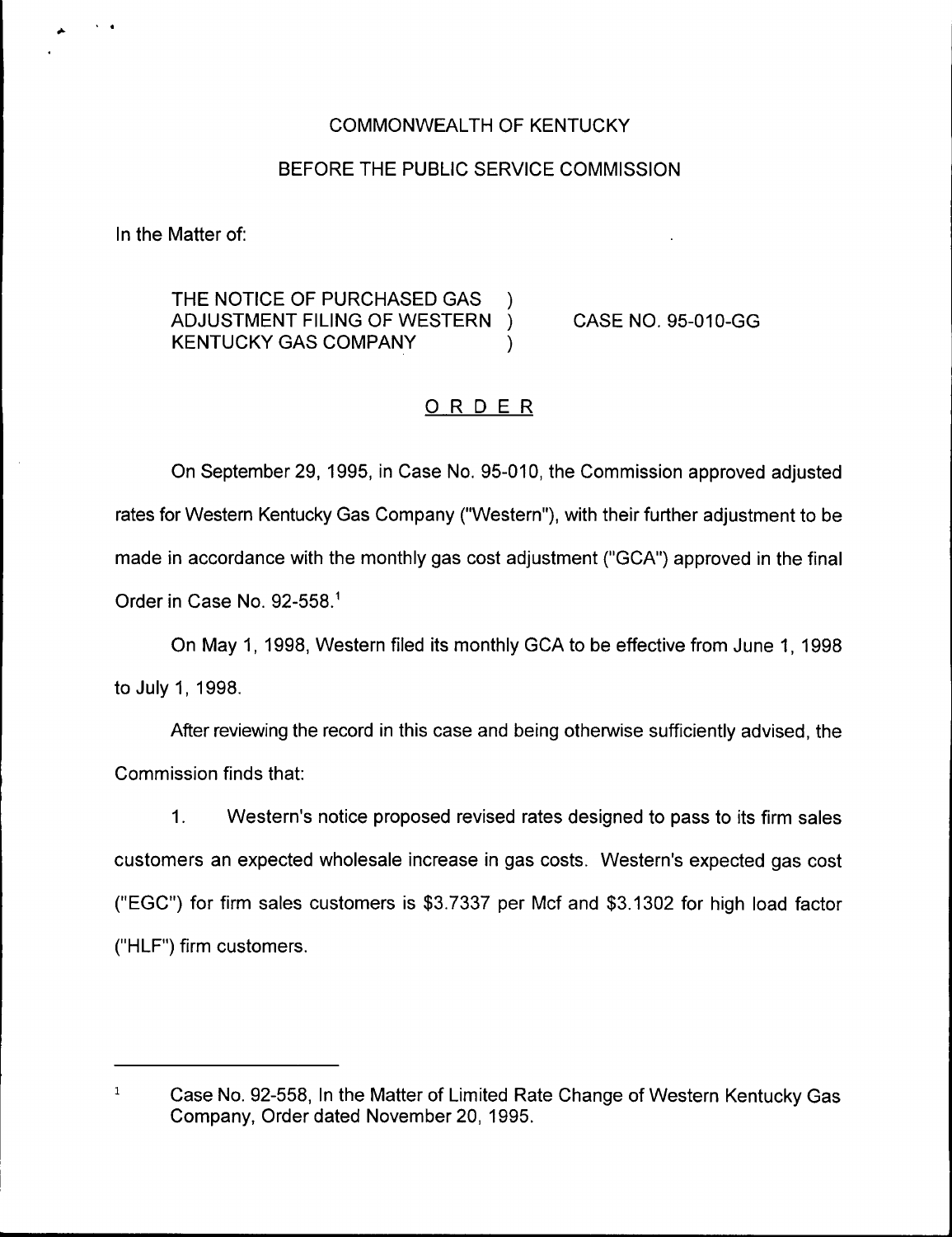Western also proposed to pass to its interruptible customers a wholesale increase in gas costs. Western's proposed EGC for interruptible sales customers is \$3.1302 per Mcf.

2. Western has no current supplier refunds to return to its customers. Total refund factors of 5.35 cents per Mcf for firm sales customers and 1.82 cents per Mcf for interruptible customers reflect adjustments from previous months.

Total refund adjustments for T-2 firm and T-2 interruptible transportation customers are 4.88 cents per Mcf and 1.35 cents per Mcf, respectively.

3. Western's notice set out the 6-month correction factor ("CF") of (11.47) cents per Mcf which will remain in effect until October 1, 1998. The CF is designed to return net over-collections of gas cost from the 6-month period ending December 31, 1997.

4. These adjustments produce gas cost adjustments of \$.1324 per Mcf for firm sales customers, (\$.4711) per Mcf for HLF customers, and \$.3460 per Mcf for interruptible sales customers.

5. The rate adjustments in the Appendix to this Order are fair, just, and reasonable, in the public interest, and should be effective for final meter readings on and after June 1, 1998.

IT IS THEREFORE ORDERED that:

 $\mathbf{1}$ . The rates in the Appendix to this Order are fair, just, and reasonable and are approved effective for final meter readings on and after June 1, 1998.

2. Within 30 days of the date of this Order, Western shall file with the Commission its revised tariffs setting out the rates authorized in this Order.

 $-2-$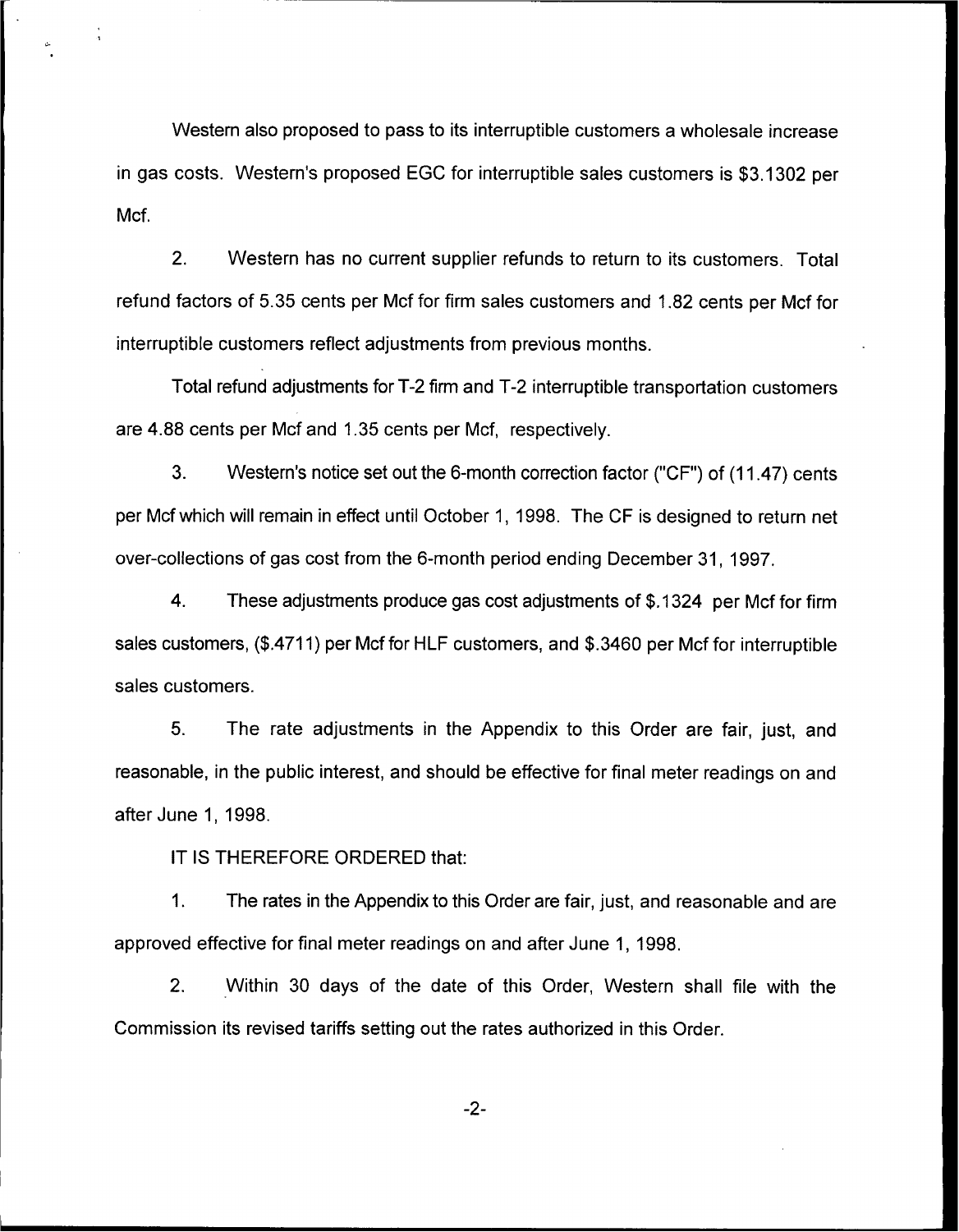Done at Frankfort, Kentucky, this 15th day of May, 1998.

 $\cdot$ 

# PUBLIC SERVICE COMMISSION

Helton  $\xrightarrow{\sim}$  Chairman

Vice Chairman

<u>'</u><br>Ulus

Commissioner

ATTEST: Executive Directo